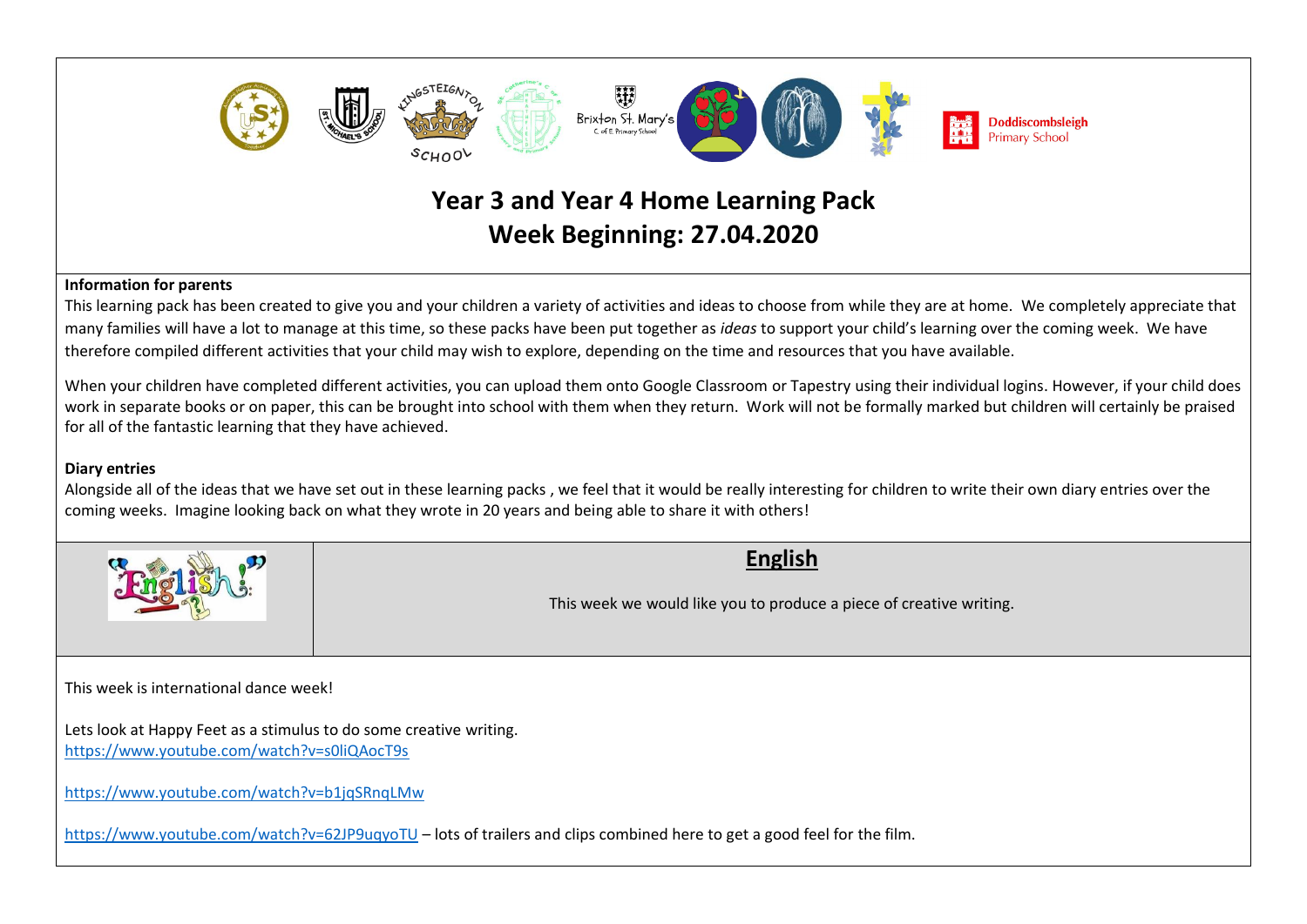Firstly, can you draw a new character that could fit into Happy Feet's world.

Will it be a type of penguin? Or another animal from this region?

Draw and label your character with facts about it's appearance and characteristics.

Now you need to complete a character and setting description for your character and the place that it lives in. Remember to;

- Use lots of adjectives and describe you're the setting and character.
- Use expanded noun phrases describe the setting clearly.
- Use all of the five senses to describe the setting.
- Use a wide range of conjunctions.

|                            | <b>Maths</b><br>This week we would like you to visit the link: https://whiterosemaths.com/homelearning/<br>These White Rose Hub resources give you a video explaining the new concept, along with a number of activities to work through and<br>then answers to check your work. We don't expect you to print the worksheets off, but it would be useful for children to show their<br>workings and then check their answers.<br>Alongside these White Rose Hub activities, don't forget to use the following websites (using your individual logins) to practice other<br>basic skills: Times Tables Rock Stars, Numbots and Education City |                            |                            |                            |  |
|----------------------------|----------------------------------------------------------------------------------------------------------------------------------------------------------------------------------------------------------------------------------------------------------------------------------------------------------------------------------------------------------------------------------------------------------------------------------------------------------------------------------------------------------------------------------------------------------------------------------------------------------------------------------------------|----------------------------|----------------------------|----------------------------|--|
| Monday                     | <b>Friday</b><br>Wednesday<br><b>Thursday</b><br><b>Tuesday</b>                                                                                                                                                                                                                                                                                                                                                                                                                                                                                                                                                                              |                            |                            |                            |  |
|                            |                                                                                                                                                                                                                                                                                                                                                                                                                                                                                                                                                                                                                                              |                            |                            |                            |  |
| White Rose Hub: Activity 1 | White Rose Hub: Activity 2                                                                                                                                                                                                                                                                                                                                                                                                                                                                                                                                                                                                                   | White Rose Hub: Activity 3 | White Rose Hub: Activity 4 | White Rose Hub: Activity 5 |  |
|                            | <b>Spellings</b>                                                                                                                                                                                                                                                                                                                                                                                                                                                                                                                                                                                                                             |                            |                            |                            |  |
|                            | There are two main ways in which you can practice your spellings:                                                                                                                                                                                                                                                                                                                                                                                                                                                                                                                                                                            |                            |                            |                            |  |
|                            | Spelling Frame: https://spellingframe.co.uk/                                                                                                                                                                                                                                                                                                                                                                                                                                                                                                                                                                                                 |                            |                            |                            |  |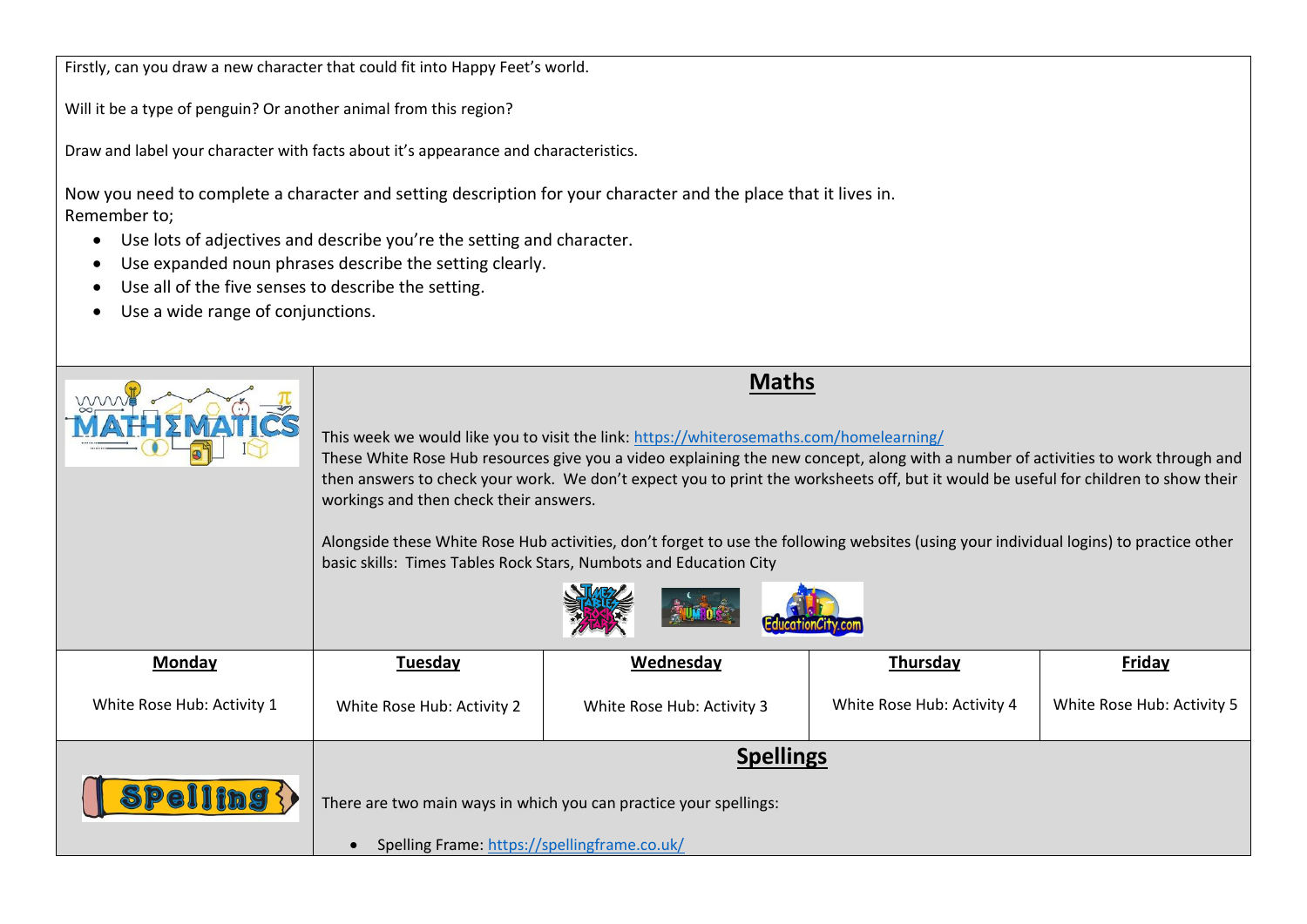|                                                              | Learn the words on your spelling list (see information below) in fun ways, including: Look, cover, say, write, check, Rainbow<br>$\bullet$<br>writing, Bubble writing, Backwards writing, Pyramid writing, Silly sentences or Mnemonics<br>To find your year group's statutory spellings, Google: E.g. Year 1 Common Exception Word List or E.g. Year 5 Statutory Spelling List<br>Below is an example of ways in which you could learn your spellings each day:                                                                                                                                                                                                                                                                                                                                               |                                                            |                                                                 |                                                                                   |
|--------------------------------------------------------------|----------------------------------------------------------------------------------------------------------------------------------------------------------------------------------------------------------------------------------------------------------------------------------------------------------------------------------------------------------------------------------------------------------------------------------------------------------------------------------------------------------------------------------------------------------------------------------------------------------------------------------------------------------------------------------------------------------------------------------------------------------------------------------------------------------------|------------------------------------------------------------|-----------------------------------------------------------------|-----------------------------------------------------------------------------------|
| <b>Monday</b>                                                | <b>Tuesday</b>                                                                                                                                                                                                                                                                                                                                                                                                                                                                                                                                                                                                                                                                                                                                                                                                 | <b>Wednesday</b>                                           | <b>Thursday</b>                                                 | <b>Friday</b>                                                                     |
| Morning: Spelling Frame Rule 11<br>Afternoon: Bubble writing | Morning: Spelling Frame Rule<br>12                                                                                                                                                                                                                                                                                                                                                                                                                                                                                                                                                                                                                                                                                                                                                                             | Morning: Spelling Frame Rule<br>13                         | Morning: Spelling Frame Rule<br>14                              | Morning: Spelling Frame Rule<br>15                                                |
| spellings from the word list                                 | Afternoon: Rainbow writing<br>spellings from the word list                                                                                                                                                                                                                                                                                                                                                                                                                                                                                                                                                                                                                                                                                                                                                     | Afternoon: Pyramid writing<br>spellings from the word list | Afternoon: Silly sentences with<br>spellings from the word list | Afternoon: Look, say, cover,<br>write, check with spellings<br>from the word list |
| Reading<br><b>Phonics</b>                                    | <b>Reading</b><br>As you all know, reading is very beneficial to your education and nothing is better than escaping into a good book.<br>The expectation is that you are reading for at least 30 minutes per day. When you have finished reading, ask an adult to ask you<br>some questions about what you have read.<br>Additional to this, you could visit the following websites:<br>Bug Club, www.phonicsplay.co.uk, Education City, Oxford Owl, Accelerated Reader                                                                                                                                                                                                                                                                                                                                        |                                                            |                                                                 |                                                                                   |
|                                                              | <b>Media Text: The Present</b><br>You-tube Link: https://www.youtube.com/watch?v=WjqiU5FgsYc&t=11s<br>Vimeo Link: https://vimeo.com/152985022<br>Guide'd<br>ReadiNg<br>Watch the short animation, following the instructions below for when to pause the film.<br>Watch the film to the end. Pay close attention so that you don't miss any details.<br>1. How do you think the boy feels when he opens the box and sees the puppy?<br>Why does he treat the dog in a cruel way?<br>2.<br>Explain why you think the boy's mother brought the dog home.<br>3.<br>4. How does the boy's feelings change towards the dog at the end? What is it that changes his mind?<br>5. What message do you think the film-maker was trying to portray in the film?<br>Remember to explain your answers as fully as you can. |                                                            |                                                                 |                                                                                   |
|                                                              |                                                                                                                                                                                                                                                                                                                                                                                                                                                                                                                                                                                                                                                                                                                                                                                                                |                                                            |                                                                 |                                                                                   |
| YEAR 3 CHALLENGE<br>YEAR 4 CHALLENGE                         |                                                                                                                                                                                                                                                                                                                                                                                                                                                                                                                                                                                                                                                                                                                                                                                                                |                                                            |                                                                 |                                                                                   |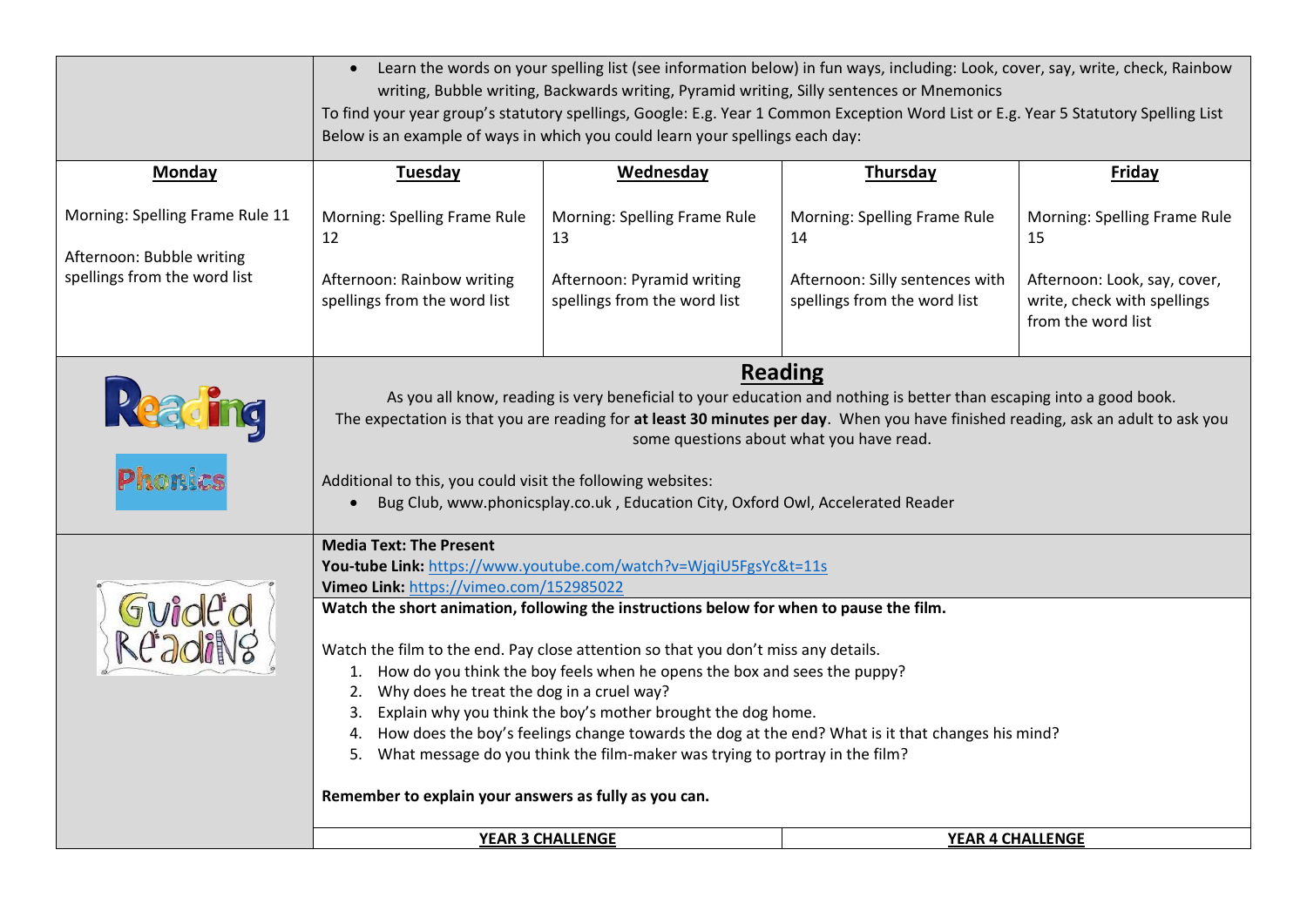|                                                                                                                                                                                     | are.<br>You could also have a go at creating one for the little dog too!<br>Classroom.                                                                                                                                                                                                                                                                                                                                                                                                                                                                                                                                                                                                                                                                                                            | <b>Character Profiles</b><br>Create a character profile for the boy in the animation. Around<br>the outside write the things we know about him from the film. On<br>the inside, write down what you think his thoughts and feelings<br>Use the templates that have been uploaded to your Google | <b>Caring for a Dog</b><br>Create a guide or fact-file about how to care for a dog for a new<br>owner. Think about the different sections that you might need.<br>Consider sections about what they might eat, how to look after<br>them and the things that dogs like to do.<br>The following links may help you get started:<br>https://www.battersea.org.uk/pet-advice/dog-advice<br>https://www.dogstrust.org.uk/help-advice/factsheets-<br>downloads/ |                                                                                                                                                 |
|-------------------------------------------------------------------------------------------------------------------------------------------------------------------------------------|---------------------------------------------------------------------------------------------------------------------------------------------------------------------------------------------------------------------------------------------------------------------------------------------------------------------------------------------------------------------------------------------------------------------------------------------------------------------------------------------------------------------------------------------------------------------------------------------------------------------------------------------------------------------------------------------------------------------------------------------------------------------------------------------------|-------------------------------------------------------------------------------------------------------------------------------------------------------------------------------------------------------------------------------------------------------------------------------------------------|------------------------------------------------------------------------------------------------------------------------------------------------------------------------------------------------------------------------------------------------------------------------------------------------------------------------------------------------------------------------------------------------------------------------------------------------------------|-------------------------------------------------------------------------------------------------------------------------------------------------|
|                                                                                                                                                                                     | <b>ADDITIONAL CHALLENGE</b><br>Have a go at writing a story about an animal who gets a new home. This could be an animal that gets a second chance or an animal<br>that escapes from a life of cruelty to find love and happiness, or maybe an animal who does something brave in order to find a forever<br>home.                                                                                                                                                                                                                                                                                                                                                                                                                                                                                |                                                                                                                                                                                                                                                                                                 |                                                                                                                                                                                                                                                                                                                                                                                                                                                            |                                                                                                                                                 |
| The Learning Challenge"<br><b>CURRICULUM</b>                                                                                                                                        | <b>Learning Challenge Curriculum/Topic Work</b><br>Your key learning question is:<br>Why were the Romans so powerful and what did we learn from them?<br>This key learning question will last for the whole half term (6 weeks). We would like you to create a project based on this key<br>question to show what you have learnt and found out about this topic. Read below for different ways in which you could carry out<br>your project, based on your interests:<br>There are lots of supporting resources on twinkl (this is probably a good starting point, if you are struggling for inspiration)<br>https://www.twinkl.co.uk/search (search "free roman resources"). BBC Bitesize is also good for inspiration/information<br>https://www.bbc.co.uk/bitesize/topics/zwmpfg8/resources/1 |                                                                                                                                                                                                                                                                                                 |                                                                                                                                                                                                                                                                                                                                                                                                                                                            |                                                                                                                                                 |
| If you like art:<br>Create a comic strip to tell<br>the tale of a key event in<br>Roman history.<br>Draw pictures of Roman<br>artefacts and label them<br>showing what they tell us | If you like writing:<br>Create a Roman news<br>report (if they existed,<br>what would a Roman<br>news reader talk<br>about?)<br>Write a diary entry for a<br>Roman soldier.                                                                                                                                                                                                                                                                                                                                                                                                                                                                                                                                                                                                                       | If you like designing and making:<br>Create your own Roman food<br>menu (what foods did they<br>have?)<br>Create a poster advertising<br>Roman entertainment                                                                                                                                    | If you like researching/<br>presenting:<br>THIS SECTION MUST BE DONE<br>FIRST BEFORE ANYTHING ELSE IN<br>WEEK 1<br>Conduct a research<br>project based on the<br>Roman army (think                                                                                                                                                                                                                                                                         | <b>Other ideas:</b><br>Make your own word<br>search with key<br>vocabulary you have<br>collected over this<br>project.<br>Create a quiz that is |
| about Roman life.                                                                                                                                                                   |                                                                                                                                                                                                                                                                                                                                                                                                                                                                                                                                                                                                                                                                                                                                                                                                   | (thinkgladiators, the<br>colosseum, chariots).                                                                                                                                                                                                                                                  |                                                                                                                                                                                                                                                                                                                                                                                                                                                            | all about Romans.                                                                                                                               |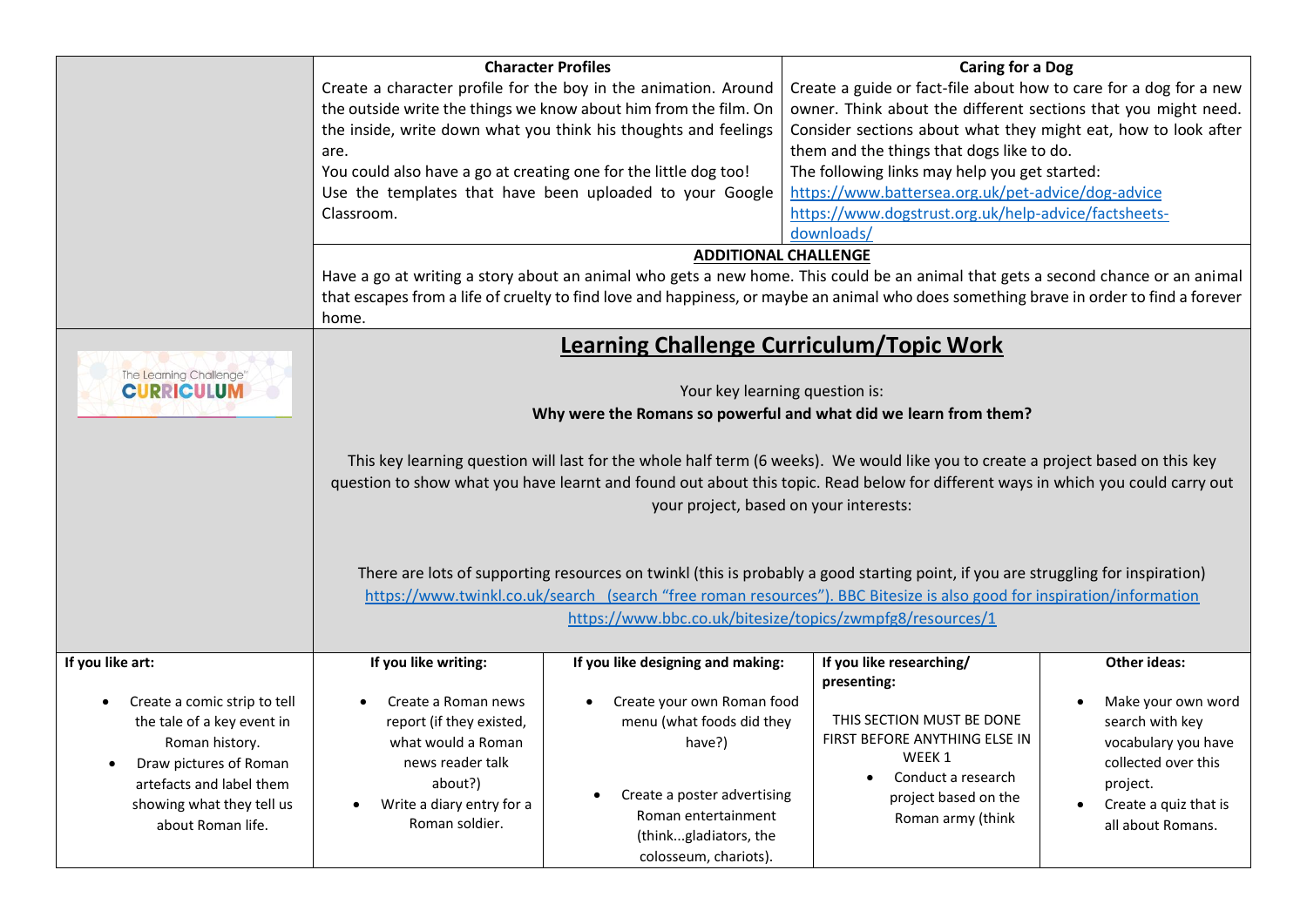| Draw and label a diagram of<br>٠<br>a Roman soldier.<br>Draw Roman buildings.<br>$\bullet$ | Write a diary entry for a<br>Roman gladiator.<br>Write an information<br>piece entitled "what we<br>learned from the<br>Romans."<br>Write a travel brochure<br>encouraging Britains to<br>move to Rome | Design a Roman city (you could<br>$\bullet$<br>possibly use Minecraft or the<br>Minecraft style of drawing to<br>help you). | about weapons, armour<br>and tactics).<br>Conduct a research<br>project about what we<br>learned from the<br>Romans (how they<br>changed architecture,<br>engineering, society,<br>food).<br>Make a "Horrible<br>Histories style "video or | Draw a map to show<br>٠<br>key Roman<br>fortifications. |
|--------------------------------------------------------------------------------------------|--------------------------------------------------------------------------------------------------------------------------------------------------------------------------------------------------------|-----------------------------------------------------------------------------------------------------------------------------|--------------------------------------------------------------------------------------------------------------------------------------------------------------------------------------------------------------------------------------------|---------------------------------------------------------|
|                                                                                            |                                                                                                                                                                                                        |                                                                                                                             | song!                                                                                                                                                                                                                                      |                                                         |
|                                                                                            |                                                                                                                                                                                                        | <b>Other Learning/Activities</b>                                                                                            |                                                                                                                                                                                                                                            |                                                         |
| <b>Mindfulness</b>                                                                         | www.headspace.com<br>$\bullet$                                                                                                                                                                         |                                                                                                                             |                                                                                                                                                                                                                                            |                                                         |
|                                                                                            | Twinkl - Mindfulness colouring sheets and activities<br>$\bullet$                                                                                                                                      |                                                                                                                             |                                                                                                                                                                                                                                            |                                                         |
| <b>Exercise/PE Ideas</b>                                                                   | All ages: Joe Wicks Daily Workouts - 9am on YouTube (The Body Coach TV)<br>$\bullet$                                                                                                                   |                                                                                                                             |                                                                                                                                                                                                                                            |                                                         |
|                                                                                            | Just Dance (You Tube)<br>$\bullet$                                                                                                                                                                     |                                                                                                                             |                                                                                                                                                                                                                                            |                                                         |
|                                                                                            | Cosmic Kids (You Tube)<br>$\bullet$                                                                                                                                                                    |                                                                                                                             |                                                                                                                                                                                                                                            |                                                         |
|                                                                                            | Go Noodle - www.gonoodle.com                                                                                                                                                                           |                                                                                                                             |                                                                                                                                                                                                                                            |                                                         |
|                                                                                            | Achieve 4 All Daily Challenges - See attached document                                                                                                                                                 |                                                                                                                             |                                                                                                                                                                                                                                            |                                                         |

## **Free Online Resources:**

| Name of Resource                                                                                                                                                   |    | <b>Overview/Notes</b>                                                                                                    | <b>Website address/Hyperlink</b> |
|--------------------------------------------------------------------------------------------------------------------------------------------------------------------|----|--------------------------------------------------------------------------------------------------------------------------|----------------------------------|
| <b>Times Table Rock Stars</b>                                                                                                                                      | 無意 | Continue to encourage the children to complete  <br>regular practice of their multiplication and<br>division facts.      | https://ttrockstars.com/         |
| <b>Numbots</b><br>For Reception and Key Stage 1 to build basic skills  <br><b>ENVIOR</b><br>and number facts practice.<br>Your log in is the same as TTRock Stars. |    |                                                                                                                          | https://numbots.com/             |
| <b>Spelling Frame</b><br><b>Spelling frame</b>                                                                                                                     |    | Spellingframe includes all the words - both   https://spellingframe.co.uk/<br>statutory and the example words - from the |                                  |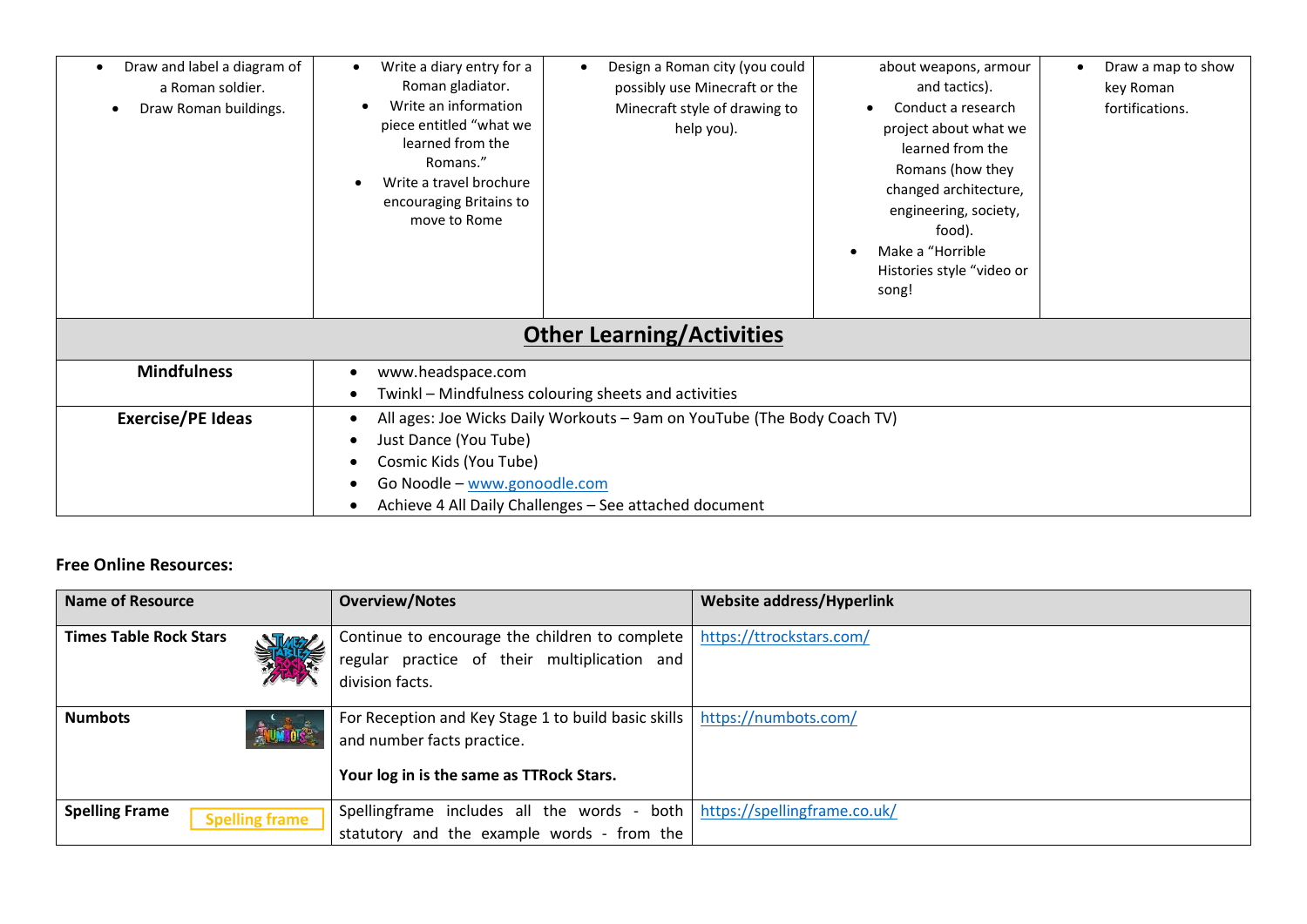|                                         | National Curriculum for Spelling for Year 1 to Year               |                                                                    |
|-----------------------------------------|-------------------------------------------------------------------|--------------------------------------------------------------------|
|                                         | 6. Choose a spelling rule and each word is read                   |                                                                    |
|                                         | aloud and provided within a sentence for context.                 |                                                                    |
|                                         | Different games to help with practice.                            |                                                                    |
| <b>Manchester Children's</b>            | Useful information and resources about a range of                 | https://www.childrensuniversity.manchester.ac.uk/                  |
| <b>University</b>                       | different topics. The history and science resources               |                                                                    |
|                                         | are especially useful if completing topic-themed                  |                                                                    |
|                                         | projects.                                                         |                                                                    |
| <b>Teach Your Monster</b>               | Covers everything from letters and sounds to                      | https://www.teachyourmonstertoread.com/                            |
| to Read                                 | reading full sentences. Complements all synthetic                 |                                                                    |
|                                         | phonics programmes used in schools. Computer                      |                                                                    |
|                                         | version is 100% free.                                             |                                                                    |
| <b>Phonics Play</b>                     | Practice letter sounds and phonics using the                      | https://www.phonicsplay.co.uk/                                     |
| <b>PhonicsPlay</b>                      | simple games and activities on this website.                      |                                                                    |
| <b>BBC Bitesize Primary</b><br>Bitesize | A vast bank of resources for the full range of                    | https://www.bbc.co.uk/bitesize/primary                             |
|                                         | subjects. Includes information slides, video clips,               |                                                                    |
|                                         | games and interactives.                                           |                                                                    |
| <b>Oxford Owl</b>                       | Lots of different learning resources to support                   | https://www.oxfordowl.co.uk/                                       |
|                                         | home learning, including a full range of Oxford                   |                                                                    |
|                                         | Reading Tree e-books that can be read on tablets                  |                                                                    |
|                                         | and computers.                                                    |                                                                    |
| <b>Scholastic</b>                       | An American site, so organized into grades rather                 | https://classroommagazines.scholastic.com/support/learnathome.html |
|                                         | than year groups. However, there are daily                        |                                                                    |
|                                         | activities which involve reading a text and                       |                                                                    |
|                                         | completing some activities.                                       |                                                                    |
|                                         |                                                                   |                                                                    |
| <b>Top Marks Education</b>              | Games and activities to support learning in<br>different subjects | https://www.topmarks.co.uk/                                        |
|                                         |                                                                   |                                                                    |
| <b>Doorway Online</b>                   | Doorway Online is a collection of free and highly                 | https://www.doorwayonline.org.uk/                                  |
|                                         | accessible educational games that learners will                   |                                                                    |
|                                         | find easy to use independently. Each activity has a               |                                                                    |
|                                         | range of accessibility and difficulty options.                    |                                                                    |